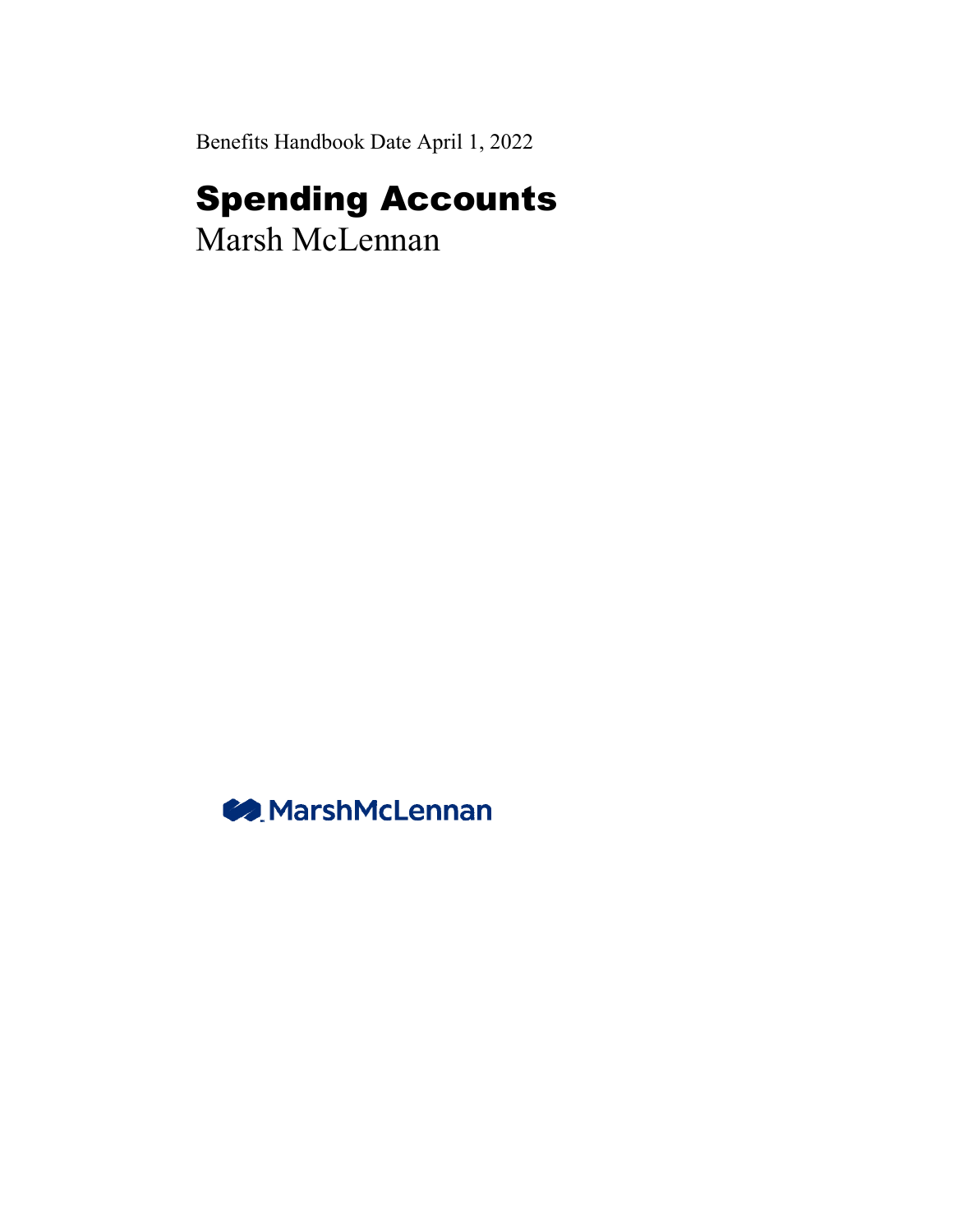## Spending Accounts

*The Marsh McLennan spending account plans benefits include:* 

- *The Health Care Flexible Spending Account, to help you cover the cost of unreimbursed health care expenses for you and your dependents.*
- *The Limited Purpose Health Care Flexible Spending Account, to help you cover the cost of unreimbursed health care expenses for you and your dependents if you enroll in the \$1,500 Deductible Plan or the \$2,850 Deductible Plan and the HSA.*
- *The Health Savings Account (HSA), a taxadvantaged savings account that is available if you enroll in the \$1,500 Deductible Plan or the \$2,850 Deductible Plan.*

#### Your Eligibility

This SPD handbook describes all of the benefit plans that Marsh McLennan provides. In general, if you are eligible for benefits, you will only be eligible for *some* of the benefits described in the handbook.

Your eligibility typically depends on your employment/dependent status (e.g., active employee, retiree, dependent of employee or retiree) and the Marsh McLennan business unit for which you work or worked.

 *The Dependent Care Flexible Spending Account, to help you cover the cost of care such as day care for your dependents so you can work.* 

### *Dependent Care FSA Is Not for Healthcare Costs*

The Dependent Care Flexible Spending Account is not for covering the costs of your dependents' healthcare. Your dependents healthcare costs can be covered with the healthcare FSAs.

The Dependent Care FSA is for expenses such as day care or elder care for your dependents, so that you can work.